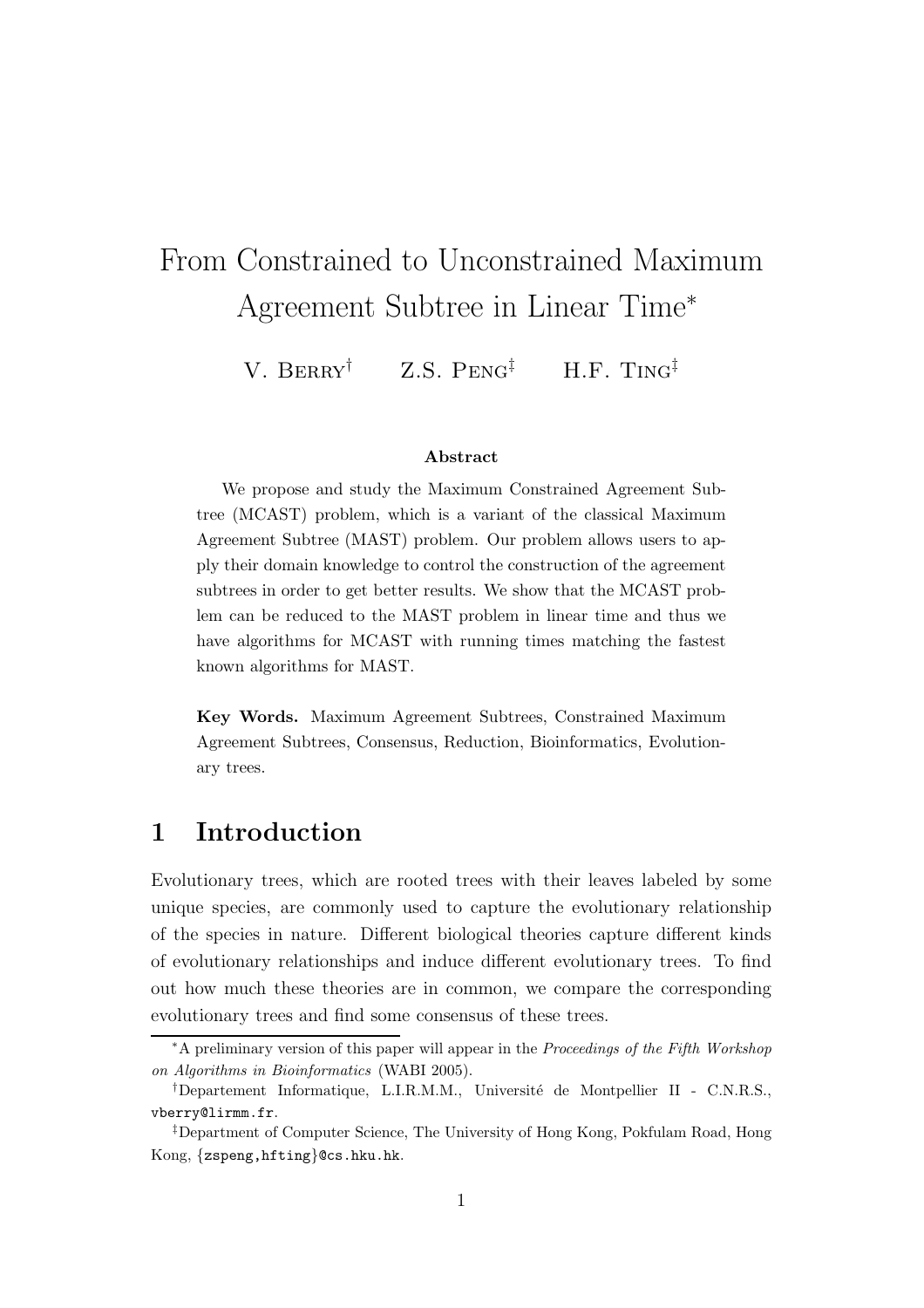

Figure 1: Maximum agreement and maximum constrained agreement subtrees

One successful approach for finding consensus of different evolutionary trees is to construct their *maximum agreement subtree* (MAST), which is the largest evolutionary tree that is a topology subtree of all the given trees. There are many algorithms proposed for constructing MAST; for example, [5, 6, 8, 9, 11, 12, 16], or more recently, [1, 2, 4, 13].

A problem of these algorithms is that it does not allow users to apply their biological knowledge to control the construction to get better results. For example, the evolutionary relationship of many species is well understood. Any evolutionary tree including these species should be consistent with this commonly accepted relationship. With this additional constraint, MAST is not a good measure for comparing evolutionary trees. Let us consider the trees S and T in Figure 1. Note that the maximum agreement subtree of S and T is large, and one would consider that the two trees are similar. However, the two trees agree on almost nothing if we insist that the agreement subtree must be consistent with the evolutionary relationship of  $e, f, h$ , which is given by the tree  $P$ . In fact, if  $P$  is a correct relationship, then  $S$  and  $T$  infer different evolutionary relationship for many other species. For example, for the species a, S suggests that the least common ancestor of a and  $e$  is different from the least common ancestor of a and  $f$ , while  $T$  suggests they are the same.

To allow users to enforce such predefined relationship in the agreement subtree, we propose and study the *maximum constrained agreement subtree* (MCAST) problem, which is defined as follows:

Let  $S$  and  $T$  be two evolutionary trees, and  $P$  be an agreement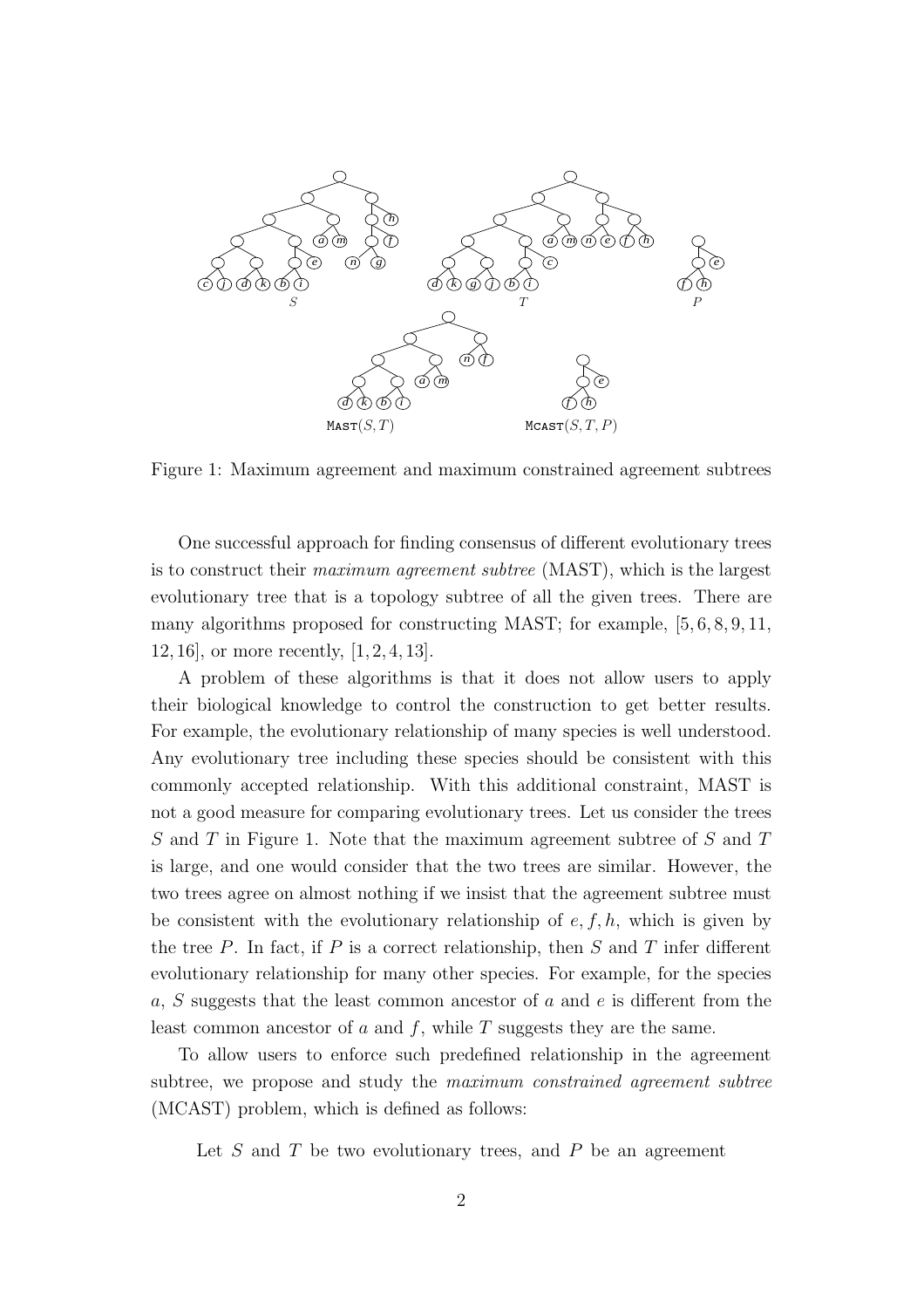subtree of  $S$  and  $T$ . Find the largest agreement subtree of  $S$  and  $T$ that contains  $P$  as a subtree. We say that this agreement subtree is the maximum constrained agreement subtree of S and T with respect to P.

In [14], we gave an  $O(n \log n)$  time recursive algorithm for this problem when the input trees are binary. However, it is difficult to generalize the algorithm for general trees. In this paper, we give a deeper analysis of the structure of the constrained agreement subtrees and show that the MCAST problem can be reduced to the Maximum Agreement Subtree (MAST) problem in linear time. Note that this reduction is not surprising when  $P$  is empty or has only one leaf. If  $P$  is the empty tree, our MCAST problem is just the MAST problem. If  $P$ has only one leaf  $\kappa$ , the problem is equivalent to finding a largest agreement subtree A of S and T that contains  $\kappa$ . By a simple trick, we can reduce the problem to the MAST problem as follows. Let  $|S|$  and  $|T|$  be the number of leaves in S and T, respectively. To find A, we simply replace the leaf  $\kappa$  in S and T by some large tree X of size at least  $|S| + |T|$ . Then, any maximum agreement subtree  $A'$  of the enlarged trees must contain X. In other words, the role of X is the same as the role of  $\kappa$  in S and T. By replacing X in A' by  $\kappa$ , we get A.

The major contribution of this paper is to show that we have this reduction even for general  $P$ . We prove that given  $S$ ,  $T$  and  $P$ , we can find in linear time (i.e.,  $O(|S| + |T|)$  time) subtrees  $S_1, S_2, \ldots, S_m$  of  $S, T_1, T_2, \ldots, T_m$  of  $T$ , and  $P_1, \ldots, P_m$  of P such that to find a maximum constrained agreement subtree of  $S$  and  $T$  with respect to  $P$ , it suffices to find maximum constrained agreement subtrees of  $S_i$  and  $T_i$  with respect to  $P_i$  for  $1 \leq i \leq m$ . Furthermore, the subtrees satisfy the following conditions:

- $\sum_{1 \le i \le m} |S_i| \le 2|S|$  and  $\sum_{1 \le i \le m} |T_i| \le 2|T|$ .
- Each  $P_i$  has only one leaf.

As mentioned above, finding a MCAST of  $S_i$  and  $T_i$  with respect to the single leaf tree  $P_i$  can be reduced to finding a MAST of two trees with size doubled. Therefore, if  $\phi(n)$  is the worst case running time of an algorithm for finding a maximum agreement subtree of two trees with totally n leaves, then  $T(S, T, P)$ , the time complexity of finding a maximum constrained agreement subtree of S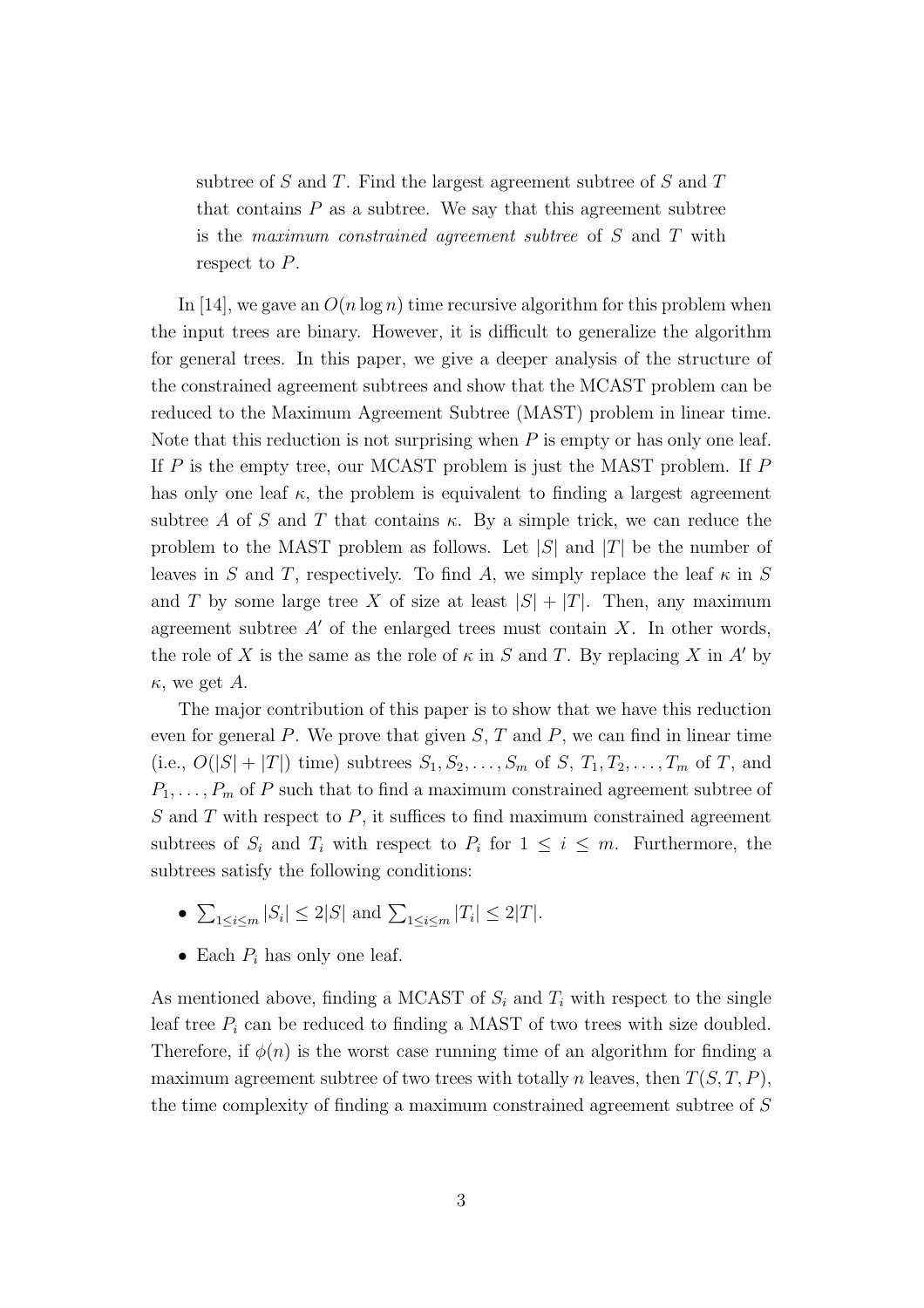|                                                                                         | <b>MAST</b>       | <b>MCAST</b>  |
|-----------------------------------------------------------------------------------------|-------------------|---------------|
| Binary trees                                                                            | $O(n \log n)$ [3] | $O(n \log n)$ |
| Trees with constant degree $d \mid O(\sqrt{d}n \log n)$ [15] $\mid O(\sqrt{d}n \log n)$ |                   |               |
| General trees                                                                           | $O(n^{1.5})$ [10] | $O(n^{1.5})$  |

Table 1: Time complexity of MAST and MCAST

and  $T$  with respect to  $P$ , can be bounded as follows:

$$
T(S,T,P) = \sum_{1 \le i \le m} T(S_i, T_i, P_i) + O(|S| + |T|)
$$
  

$$
\le \sum_{1 \le i \le m} \phi(2(|S_i| + |T_i|)) + O(|S| + |T|). \tag{1}
$$

We note that for all existing algorithms for MAST, their running times are upper bounded by some convex functions  $\phi(n)$ , and by Jensen's inequality [7], we have

$$
\sum_{1 \le i \le m} \phi(2(|S_i| + |T_i|)) \le \phi\Big(\sum_{1 \le i \le m} (2(|S_i| + |T_i|)) \Big) \le \phi(4(|S| + |T|)). \tag{2}
$$

From (1) and (2), we conclude that the time complexity of solving an instance of MCAST is no more than that of solving an instance of MAST with input size four times of the original one. For a summary, Table 1 lists the running time of the MCAST problem by our reduction using the fastest known MAST algorithms for different kinds of trees.

Our paper is organized as follows. In Section 2, we give the necessary definitions and notations for our discussion. We also prove some properties on agreement subtrees that help simplify our analysis. In Section 3 and 4, we analyze the structure of the agreement subtrees, and in Section 5, we give formally our linear time reduction.

### 2 Preliminaries

A labeled tree S is a rooted tree with every leaf being labeled with a unique species. In this paper, we use the label of the leaf as its name. Let  $\mathcal{L}(S)$ denote the set of leaves of S. For any two leaves  $a, b$ , let  $lca_S(a, b)$  denote the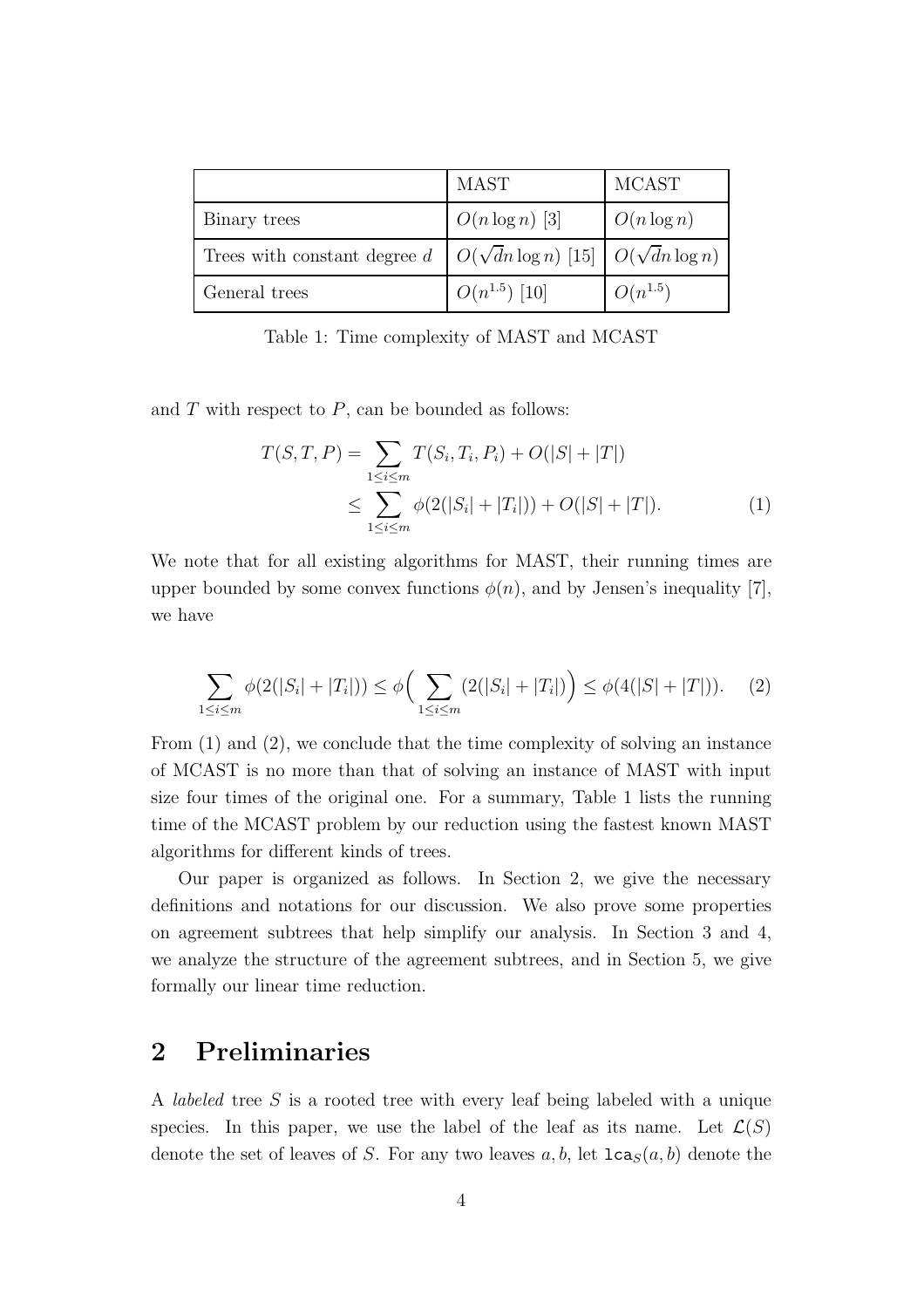least common ancestor of a, b in S. Given any subset  $H \subseteq \mathcal{L}(S)$  of leaves, the restricted subtree of S on H, denoted as  $S||_H$ , is the subtree of S whose nodes include the set of leaves in  $H$  as well as the least common ancestors of any two leaves in H, and whose edges preserve the ancestor-descendent relationship of S. Intuitively,  $S||_H$  can be constructed as follows: Discard those leaves of S not in  $H$ , as well as those internal nodes whose degrees eventually become one; then contract every path whose intermediate nodes are each of degree two into an edge. The following fact comes directly from the definition.

**Fact 1.** Suppose that  $H \subseteq L \subseteq \mathcal{L}(S)$ . Then, we have (i) for any two leaves  $a, b \in H$ ,  $lca_{S||_H}(a, b) = lca_{S||_L}(a, b)$ , and (ii)  $(S||_L)||_H = S||_H$ .

Let  $T$  be another labeled tree. We say that  $S$  and  $T$  are *leaf-label preserving isomorphic* if (i) they have the same set of leaves (i.e.,  $\mathcal{L}(S) = \mathcal{L}(T)$ ) and (ii) there exists a bijection f from the nodes of S to the nodes of T such that for any pair of leaves a, b of S,  $f(\text{lca}_S(a, b)) = \text{lca}_T(a, b)$ . Note that for any leaf a,  $f(a) = f(\text{lca}_S(a, a)) = \text{lca}_T(a, a) = a$ ; f maps every leaf in S to the leaf in T with the same label. We write  $S = T$  if the two trees are leaf-label preserving isomorphic.

Observe that given any two trees  $S$  and  $T$  with the same set of leaves, we can always define a mapping f such that for any pair of leaves  $a, b, f(\text{lca}_S(a, b)) =$  $lca<sub>T</sub>(a, b)$ . However, the necessary and sufficient condition for f being bijective, and hence  $S = T$ , is that for any two pairs of leaves a, b and c, d (not necessarily distinct), we have

$$
lcaS(a, b) = lcaS(c, d) if and only if lcaT(a, b) = lcaT(c, d).
$$
 (3)

The following lemma gives a somewhat simpler condition; it helps simplify our analysis given in the rest of this paper.

**Lemma 1.** Following is a necessary and sufficient condition for  $S = T$ : for any three leaves a, b, c, we have

$$
\texttt{lca}_S(a,b) = \texttt{lca}_S(a,c) \iff \texttt{lca}_T(a,b) = \texttt{lca}_T(a,c). \tag{4}
$$

*Proof.* It suffices to prove that  $(3)$  is equivalent to  $(4)$ . Obviously,  $(3)$  implies (4). To prove the other direction, suppose that (3) does not hold. In other words, there are four leaves  $a, b, c, d$  such that in one tree, say S, we have  $lca_S(a, b) = lca_S(c, d)$ , but  $lca_T(a, b) \neq lca_T(c, d)$ . Below, we identify three leaves from  $a, b, c, d$  that violate  $(4)$ .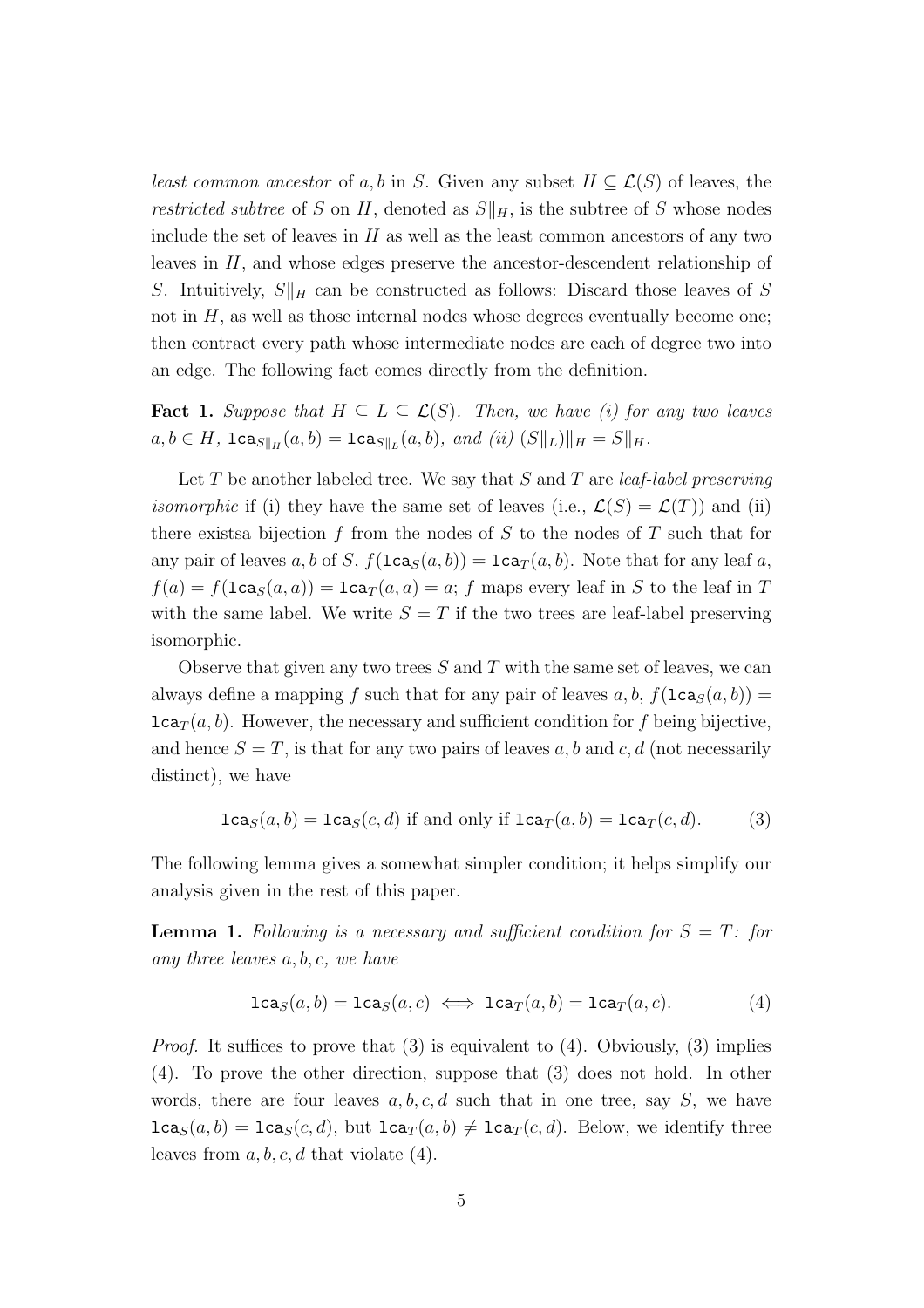In T, since  $lca_T(a, b) \neq lca_T(c, d)$ , they cannot be descendent of each other at the same time. Thus, one of them, say  $lca_T(a, b)$ , is not a descendent of  $lca_T(c, d)$ , and this further implies either a or b, say a, is not a descendent of  $lca_T(c, d)$ . In other words, all of the ancestors of a are not  $lca_T(c, d)$ , and it follows that

$$
\texttt{lca}_{T}(a,c) \neq \texttt{lca}_{T}(c,d) \text{ and } \texttt{lca}_{T}(a,d) \neq \texttt{lca}_{T}(c,d). \tag{5}
$$

In S, since  $lca_S(a, b) = lca_S(c, d)$ , a is a descendent of  $lca_S(c, d)$ . Let w be the least common ancestor of  $lca_S(a, c)$  and  $lca_S(a, d)$ . Since  $lca_S(a, c)$ and  $lca<sub>S</sub>(a, d)$  are on the same path from a to the root, their least common ancestor w must be equal to one of these to nodes, i.e.,  $w = \texttt{lca}_{S}(a, c)$  or  $w = \text{lca}_S(a, d)$ . We observe that  $w = \text{lca}_S(c, d)$  because

- lca<sub>S</sub> $(c, d)$  is an ancestor of a, c, d in S and hence it is an ancestor of w, and
- w is an ancestor of c and d in S, and hence is an ancestor of  $lca_S(c, d)$ .

Therefore

$$
lcaS(a, c) = lcaS(c, d) or lcaS(a, d) = lcaS(c, d).
$$
 (6)

Taking  $(5)$  and  $(6)$  together, we conclude that  $(4)$  does not hold; the lemma follows.  $\Box$ 

We say that a subset  $K \subseteq \mathcal{L}(S) \cap \mathcal{L}(T)$  of leaves is an *agreement leaf subset* of S and T if  $S||_K = T||_K$ ; the two restricted subtrees are called *agreement* subtrees of S and T. Suppose that K is an agreement leaf subset of S and T. A leaf subset  $L \subseteq \mathcal{L}(S) \cap \mathcal{L}(T)$  is called a *constrained agreement leaf subset of* S and T with respect to K if

- (i)  $K \subset L$  and
- (ii)  $L$  is an agreement leaf subset of  $S$  and  $T$ .

Note that given a constrained agreement leaf subset, we can find the corresponding agreement subtree in linear time, and *vice versa*. The classical maximum agreement subtree problem asks to find the largest agreement leaf subset of S and T. In this paper, we study the maximum constrained agreement subtree, which asks for finding the maximum constrained agreement leaf subset of  $S$  and  $T$  with respect to  $K$ . As shown in Figure 1, the output of the two problems can be very different.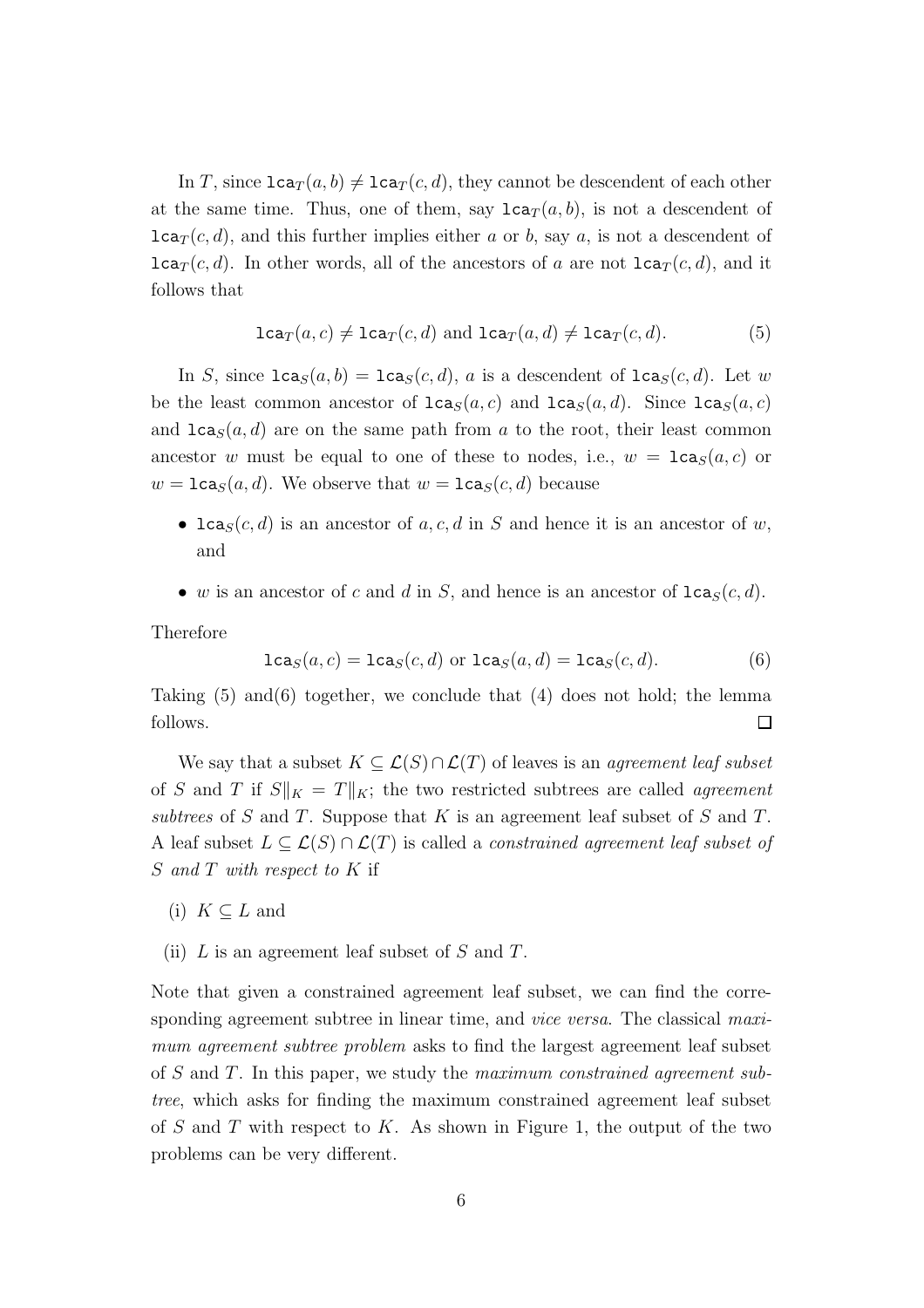In the rest of the paper, we assume that  $K \neq \emptyset$  and  $S||_K = T||_K$ . We define  $\text{CAST}(S, T, K)$  to be the set of all constrained agreement leaf subsets of S and T with respect to K, and define MCAST $(S, T, K) \subseteq \text{CAST}(S, T, K)$  to be the subset of those with maximum size. In the next two sections, we describe some structural properties on  $S$ ,  $T$  and  $K$ , which help us to design efficient algorithms for solving the maximum constrained agreement subtree problem, or equivalently, finding an element in  $M\text{castr}(S, T, K)$ . Our analysis depends on an arbitrary, but fixed leaf  $\kappa$  in K. We consider two cases. In the following section, we focus on the case when  $\kappa$  is a child of the root of both S and T; we call such leaf a *shallow* leaf. The existence of a shallow leaf in  $K$  greatly simplifies our analysis. We handle the other case, that is when  $\kappa$  is not a shallow leaf, in Section 4.

#### 3 The case when  $\kappa$  is a shallow leaf

In this section, we show that the existence of a shallow leaf imposes some restrictions on the structure of a constrained agreement leaf subset. The following lemma describes one such restriction. Recall that a *rooted subtree* of some tree X is the whole subtree rooted at some child of X's root.

**Lemma 2.** Suppose that  $L \in \text{CAST}(S, T, K)$ . For any rooted subtrees S' of S and T' of T, if S' and T' have a common leaf in L, i.e.,  $L \cap \mathcal{L}(S') \cap \mathcal{L}(T') \neq \emptyset$ , then  $L \cap \mathcal{L}(S') = L \cap \mathcal{L}(T')$ .

*Proof.* It suffices to prove that for any leaves  $a, b \in L$ ,  $a, b$  are in different rooted subtrees of S if and only if  $a, b$  are in different rooted subtrees of T, or equivalently,  $lca_S(a, b)$  is the root of S if and only if  $lca_T(a, b)$  is the root of T.

From Fact 1,  $lca_S(a, b) = lca_{S||_{\mathcal{L}(S)}}(a, b) = lca_{S||_{L}}(a, b)$ , and  $lca_T(a, b) =$  $lca_{T\|_{\mathcal{L}(T)}}(a,b) = \text{lca}_{T\|_{L}}(a,b)$ . Since  $\kappa \in K \subseteq L$ ,  $a,b \in L$ , and  $S\|_{L} = T\|_{L}$ , by Lemma 1,  $lca_{S||_L}(a, b) = lca_{S||_L}(a, \kappa) \iff lca_{T||_L}(a, b) = lca_{T||_L}(a, \kappa)$ . The lemma follows immediately because  $\kappa$  is a shallow leaf, and  $lca_{S||_L}(a, \kappa)$  and  $lca_{T||_L}(a, \kappa)$  are the root of S and T, respectively.  $\Box$ 

Note that  $K \in \text{CAST}(S, T, K)$  and we can apply Lemma 2 to conclude that for any rooted subtree  $S'$  of  $S$ , if  $S'$  have a leaf in  $K$ , then there is a rooted subtree T' of T such that  $K \cap \mathcal{L}(S') = K \cap \mathcal{L}(T')$ . Let  $S_1, S_2, \ldots, S_m$  be all the rooted subtrees of S that contain some leaf in K, and  $T_1, T_2, \ldots, T_m$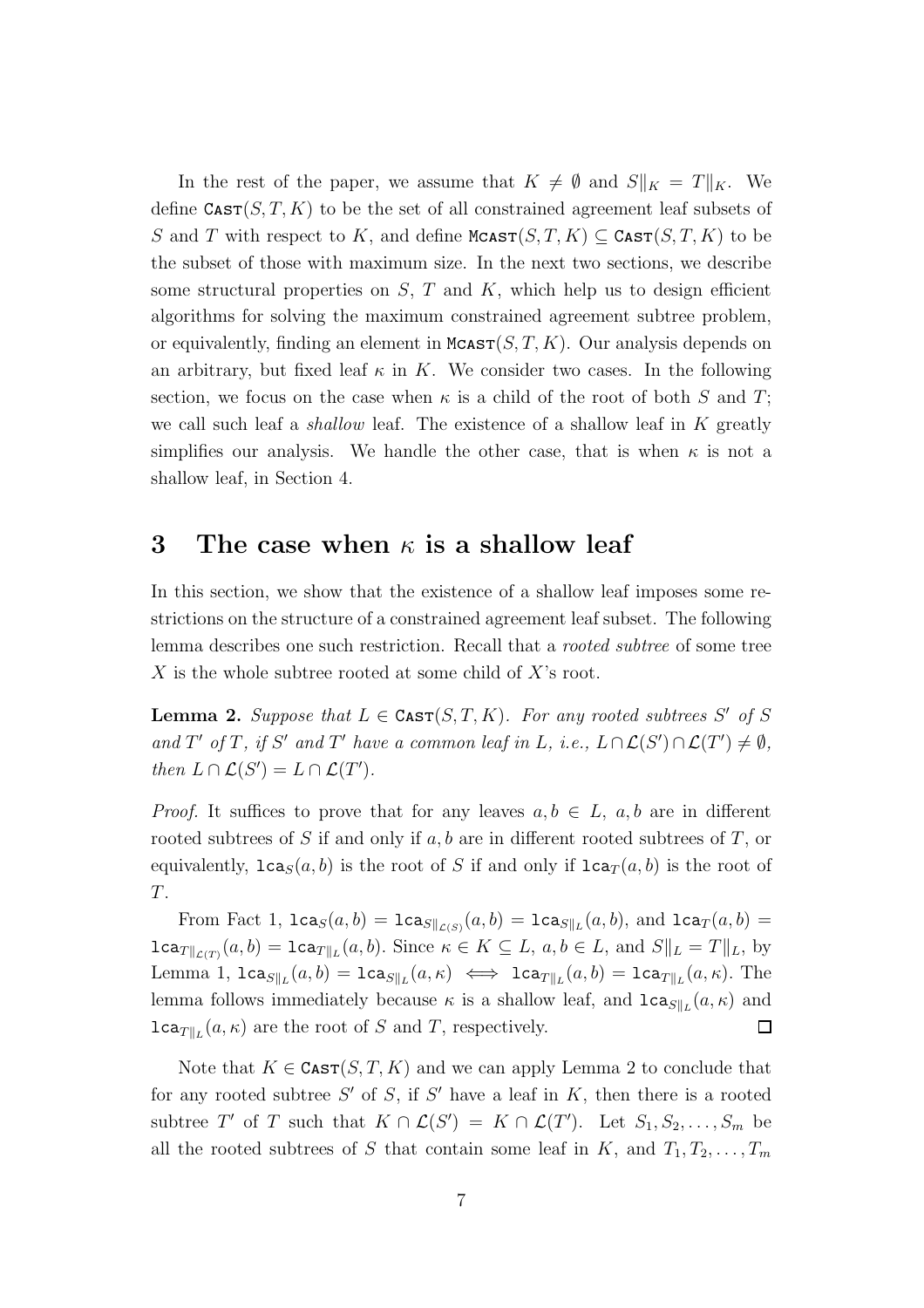be the rooted subtrees of T where  $K \cap \mathcal{L}(S_i) = K \cap \mathcal{L}(T_i)$ . Suppose that  $S_m$  and  $T_m$  are the subtrees that contain the single shallow leaf κ. Define  $S_0$  to be the tree obtained by removing  $S_1, S_2, \ldots, S_{m-1}$  from S. Note that only  $S_m$  remains in  $S_0$  and thus  $S_0$  has a single leaf in K, namely  $\kappa$ . The other rooted subtrees of  $S_0$  are those of S which do not contain any leaf of K. Define  $T_0$  similarly. It should be clear that  $K \cap \mathcal{L}(S_0) = K \cap \mathcal{L}(T_0) = \{\kappa\}.$ We call  $\langle (S_0, S_1, \ldots, S_{m-1}), (T_0, T_1, \ldots, T_{m-1})\rangle$  the  $\kappa$ -decomposition of S and T with respect to K. The following lemma shows that  $\kappa$ -decomposition imposes another restriction on the structure on any constrained agreement leaf subset.

**Lemma 3.** Suppose that  $L \in \text{CAST}(S, T, K)$ . Then, for  $0 \le i \le m - 1$ ,

$$
L_i = L \cap \mathcal{L}(S_i) \in \text{Cast}(S_i, T_i, K \cap \mathcal{L}(S_i))
$$

*Proof.* Since for each  $1 \leq i \leq m-1$ ,  $K \cap \mathcal{L}(S_i) = K \cap \mathcal{L}(T_i) \neq \emptyset$  and  $K \subseteq L$ ,  $S_i$  and  $T_i$  have a common leaf in L. By Lemma 2, we conclude  $L \cap \mathcal{L}(S_i) = L \cap \mathcal{L}(T_i)$ . It follows that the remaining leaves of L in S and T are the same; in other words,  $L \cap \mathcal{L}(S_0) = L \cap \mathcal{L}(T_0)$ . Therefore, for each  $0 \leq i \leq m-1, L_i = L \cap \mathcal{L}(S_i) = L \cap \mathcal{L}(T_i)$ . We use this fact to prove that  $S_i||_{L_i} = T_i||_{L_i}$ , and hence  $L_i = L \cap \mathcal{L}(S_i) \in \text{CAST}(S_i, T_i, K \cap \mathcal{L}(S_i))$  as follows: Consider any leaves  $a, b, c \in L_i$ . We have

$$
\begin{aligned}\n\texttt{lca}_{S_i||_{L_i}}(a,b) &= \texttt{lca}_{S_i||_{L_i}}(a,c) \iff \texttt{lca}_{S||_{L_i}}(a,b) = \texttt{lca}_{S||_{L_i}}(a,c) \\
&\quad \text{(as } L_i \subseteq \mathcal{L}(S_i)) \\
&\iff \texttt{lca}_{S||_L}(a,b) = \texttt{lca}_{S||_L}(a,c) \quad \text{(as } L_i \subseteq L) \\
&\iff \texttt{lca}_{T||_L}(a,b) = \texttt{lca}_{T||_L}(a,c) \\
&\quad \text{(as } S||_L = T||_L) \\
&\iff \texttt{lca}_{T||_{L_i}}(a,b) = \texttt{lca}_{T||_{L_i}}(a,c) \\
&\iff \texttt{lca}_{T_i||_{L_i}}(a,b) = \texttt{lca}_{T_i||_{L_i}}(a,c).\n\end{aligned}
$$

By Lemma 1, we conclude that  $S_i||_{L_i} = T_i||_{L_i}$ .

The following theorem shows that based on the  $\kappa$ -decomposition, we can solve the MCAST problem by solving some smaller subproblems.

**Theorem 4.** For  $0 \le i \le m-1$ , let  $H_i \in \text{McAST}(S_i, T_i, K \cap \mathcal{L}(S_i))$ . Then,  $H = \bigcup_{0 \leq i \leq m-1} H_i$  is in  $MClAST(S, T, K)$ .

```
\Box
```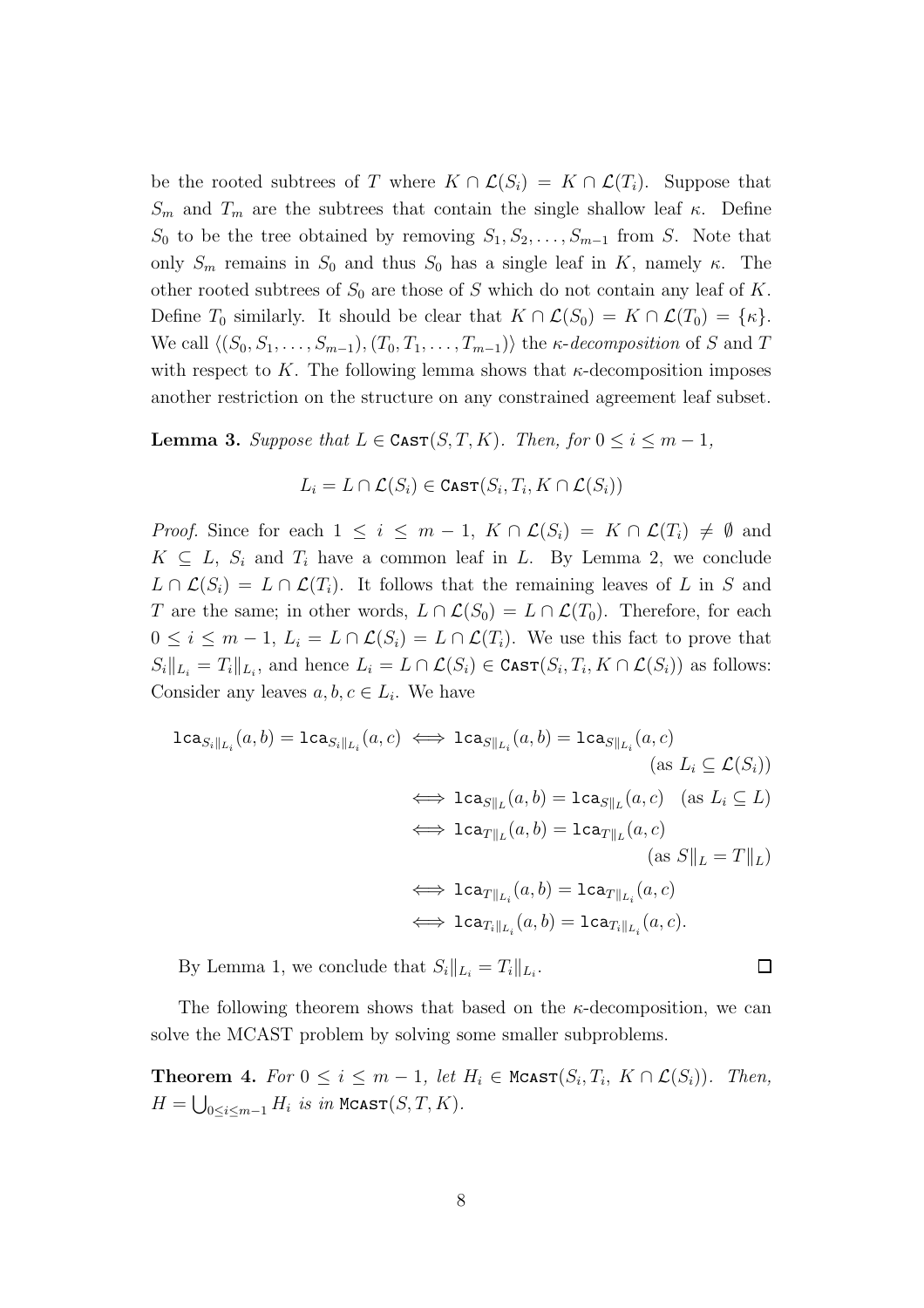*Proof.* Note that  $K = \bigcup_{0 \leq i \leq m-1} (K \cap \mathcal{L}(S_i)) \subseteq \bigcup_{0 \leq i \leq m-1} H_i = H$ . Below, we prove that  $S||_H = T||_H$  and hence  $H \in \text{CAST}(S, T, K)$ . By Lemma 1, it suffices to prove that for any three leaves  $a, b, c \in H$ , we have

$$
\mathtt{lca}_{S\parallel_H}(a,b)=\mathtt{lca}_{S\parallel_H}(a,c)\iff \mathtt{lca}_{T\parallel_H}(a,b)=\mathtt{lca}_{T\parallel_H}(a,c). \hspace{1cm} (7)
$$

Note that if  $a, b, c$  are all in the same leaf set  $H_i$ , then

$$
\begin{aligned} \texttt{lca}_{S\parallel_H}(a,b)=\texttt{lca}_{S\parallel_H}(a,c) &\iff \texttt{lca}_{S\parallel_{H_i}}(a,b)=\texttt{lca}_{S\parallel_{H_i}}(a,c) \\ &\iff \texttt{lca}_{T\parallel_{H_i}}(a,b)=\texttt{lca}_{T\parallel_{H_i}}(a,c) &\iff \texttt{lca}_{T\parallel_H}(a,b)=\texttt{lca}_{T\parallel_H}(a,c), \end{aligned}
$$

and we have (7). Suppose that  $a, b, c$  are not in the same leaf set. Either  $a, b$ or a, c are in different sets. Assume that a and c are in different sets  $H_i$  and  $H_j$ . Then,  $\texttt{lca}_{S||_H}(a, c)$  and  $\texttt{lca}_{T||_H}(a, c)$  are the root of S and T, respectively. Therefore, to prove (7), it suffices to prove that

$$
\texttt{lca}_{S||_H}(a,b) \text{ is the root of } S \iff \texttt{lca}_{T||_H}(a,b) \text{ is the root of } T. \tag{8}
$$

Note that if a, b are in different leaf sets,  $lca_{S||_H}(a, b)$  and  $lca_{T||_H}(a, b)$  are the roots of S and T, respectively. If a, b are in the same set  $H_i$  where  $i \neq 0, a, b$ are within the rooted subtrees  $S_i$  in S and subtree  $T_i$  in T; hence,  $lca_{S||H}(a, b)$ and  $lca_{T\|_H}(a, b)$  are not the root of S and T. For the case when  $a, b \in H_0$ , recall that  $\kappa \in K \cap \mathcal{L}(S_0) \subseteq H_0$  and  $S_0||_{H_0} = T_0||_{H_0}$ . Thus, for the three leaves  $a, b, \kappa \in H_0$ , we have

$$
\text{lca}_{S_0||_{H_0}}(a,b) = \text{lca}_{S_0||_{H_0}}(a,\kappa) \iff \text{lca}_{T_0||_{H_0}}(a,b) = \text{lca}_{T_0||_{H_0}}(a,\kappa). \tag{9}
$$

Note that (9) is equivalent to (8) because (i)  $lca_{S_0||H_0}(a, b) = lca_{S||H_0}(a, b) =$  $\mathtt{lca}_{S\Vert_H}(a,b),\mathtt{lca}_{T_0\Vert_{H_0}}(a,b) = \mathtt{lca}_{T\Vert_{H_0}}(a,b) = \mathtt{lca}_{T\Vert_H}(a,b),\text{ and (ii) } \mathtt{lca}_{S_0\Vert_{H_0}}(a,\kappa)$ and  $lca_{T_0||_{H_0}}(a, \kappa)$  are the root of S and T, respectively. Hence, in all possible cases, we have (8), and hence (7). Therefore  $S||_H = T||_H$  and  $H \in$  $\texttt{CAST}(S, T, K).$ 

To see that  $H \in \text{McAST}(S, T, K)$ , i.e., H is a largest element in  $\text{CarST}(S, T, K)$ , let us consider any  $L \in \text{CAST}(S, T, K)$ . Lemma 3 asserts that for  $0 \le i \le m-1$ ,  $L_i = L \cap \mathcal{L}(S_i) \in \texttt{Cast}(S_i, T_i, K \cap \mathcal{L}(S_i)).$  Since  $H_i \in \texttt{Mcast}(S_i, T_i, K \cap \mathcal{L}(S_i),$ we have  $|L_i| \leq |H_i|$ . Then,  $|L| = \sum_{0 \leq i \leq m-1} |L_i| \leq \sum_{0 \leq i \leq m-1} |H_i| = |H|$ .  $\Box$ 

#### 4 The case when  $\kappa$  is not a shallow leaf

In this section, we analyze the structure of the maximum agreement leaf subsets of S and T with respect to K under the assumption that  $\kappa$  is not a shallow leaf.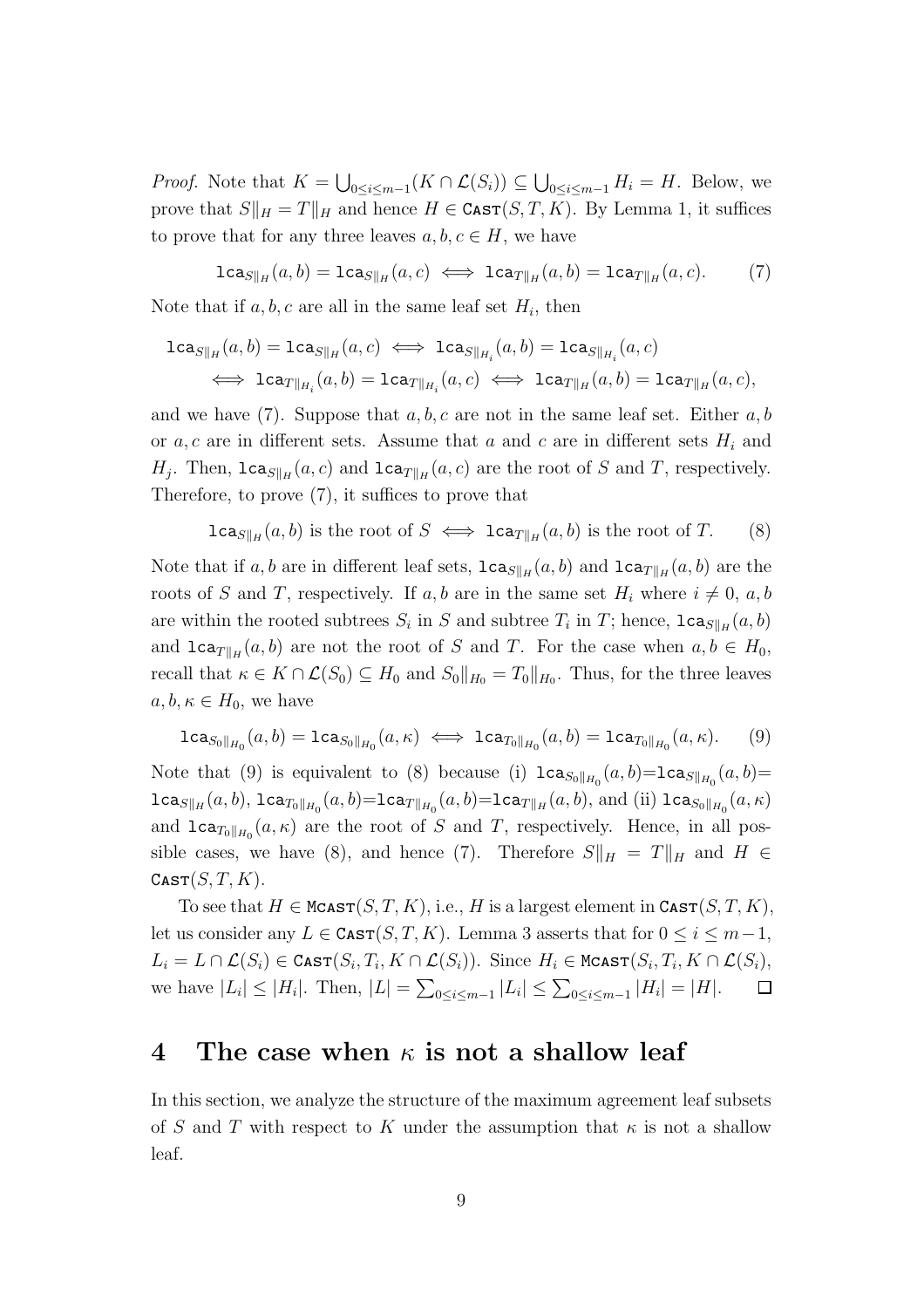Consider the unique path from the root of S to  $\kappa$ . We call the nodes on this path  $\kappa$ -nodes of S. Given any two different  $\kappa$ -nodes  $u, u'$ , we say that u is higher than u', denoted as  $u \succ u'$ , if u is nearer the root. We say  $u \succeq u'$  if either  $u = u'$  or  $u > u'$ . Note that  $\kappa$  itself is the lowest  $\kappa$ -node in S. For any leaf a of S, define the  $\kappa$ -parent of a, denoted as  $\kappa_S(a)$ , to be the least ancestor of a that is  $\kappa$ -node. Let  $\mathcal{L}_{\kappa}(u) = \{a \mid \kappa_S(a) = u\}$  be the set of leaves whose  $\kappa$ -parents are u. Note that  $\mathcal{L}_{\kappa}(\kappa) = {\kappa}$ , and for other u,  $\mathcal{L}_{\kappa}(u)$  includes all the leaf descendents of  $u$  except those that are in the subtree rooted at the unique  $\kappa$ -node child of u. For any set I of  $\kappa$ -nodes, define  $\mathcal{L}_{\kappa}(I) = \bigcup_{u \in I} \mathcal{L}_{\kappa}(u)$ . For any  $\kappa$ -node u, we say that u is precious if  $\mathcal{L}_{\kappa}(u)$  has at least one leaf in K, i.e.,  $K \cap \mathcal{L}_{\kappa}(u) \neq \emptyset$ . Otherwise, we say that u is *ordinary*. We have similar definitions for T.

**Lemma 5.** Suppose that  $L \in \text{CAST}(S, T, K)$ . For any two leaves  $a, b \in L$ , we have (i)  $\kappa_S(a) \succ \kappa_S(b) \iff \kappa_T(a) \succ \kappa_T(b)$ , and (ii)  $\kappa_S(a) \neq \kappa_S(b) \iff$  $\kappa_T(a) \neq \kappa_T(b).$ 

*Proof.* To prove (i), suppose that  $\kappa_S(a) \succ \kappa_S(b)$ . Since  $\kappa \in L$  and  $S||_L = T||_L$ , the three leaves in  $L$  are related as follows:

$$
\mathtt{lca}_{S\|_L}(a,b) = \mathtt{lca}_{S\|_L}(a,\kappa) \iff \mathtt{lca}_{T\|_L}(a,b) = \mathtt{lca}_{T\|_L}(a,\kappa). \tag{10}
$$

Note that among the ancestors of b that are on the path from b to  $\kappa_S(a)$ , there is only one node, namely  $\kappa_S(a)$  that is an ancestor of a; hence  $lca_{S||_L}(a, b) =$  $\kappa_S(a) = \texttt{lca}_{S||_L}(a, \kappa)$  (because  $\kappa$  is the lowest  $\kappa$ -node and all  $\kappa$ -nodes are its ancestors). Together with (10),  $lca_{T||_L}(a, b) = lca_{T||_L}(a, \kappa) = \kappa_T(a)$ , or equivalently, we have  $\kappa_T(a) \succ \kappa_T(b)$ . The other direction of (i) can be proved symmetrically.

Note that (ii) follows from (i) directly.

 $\Box$ 

Let  $u_1 \succ u_2 \succ \cdots \succ u_m$  be the sequence of precious  $\kappa$ -nodes on S. We define the *κ*-decomposition of S to be the sequence of sets  $(I_1, I_2, \ldots, I_{2m})$  where

- $I_{2\ell}$  is a singleton containing the  $\ell$ th precious  $\kappa$ -node  $u_{\ell}$ ,
- $I_1$  contains all the  $\kappa$ -nodes higher than  $u_1$ , and
- for  $2 \leq \ell \leq m$ ,  $I_{2\ell-1}$  contains those  $\kappa$ -nodes between  $u_{\ell-1}$  and  $u_{\ell}$ .

See Figure 2 for an example. Note that  $I_{2m} = {\kappa}$  and the *κ*-decomposition covers all the  $\kappa$ -nodes. We define the  $\kappa$ -decomposition  $(J_1, J_2, \ldots, J_{2n})$  for T similarly.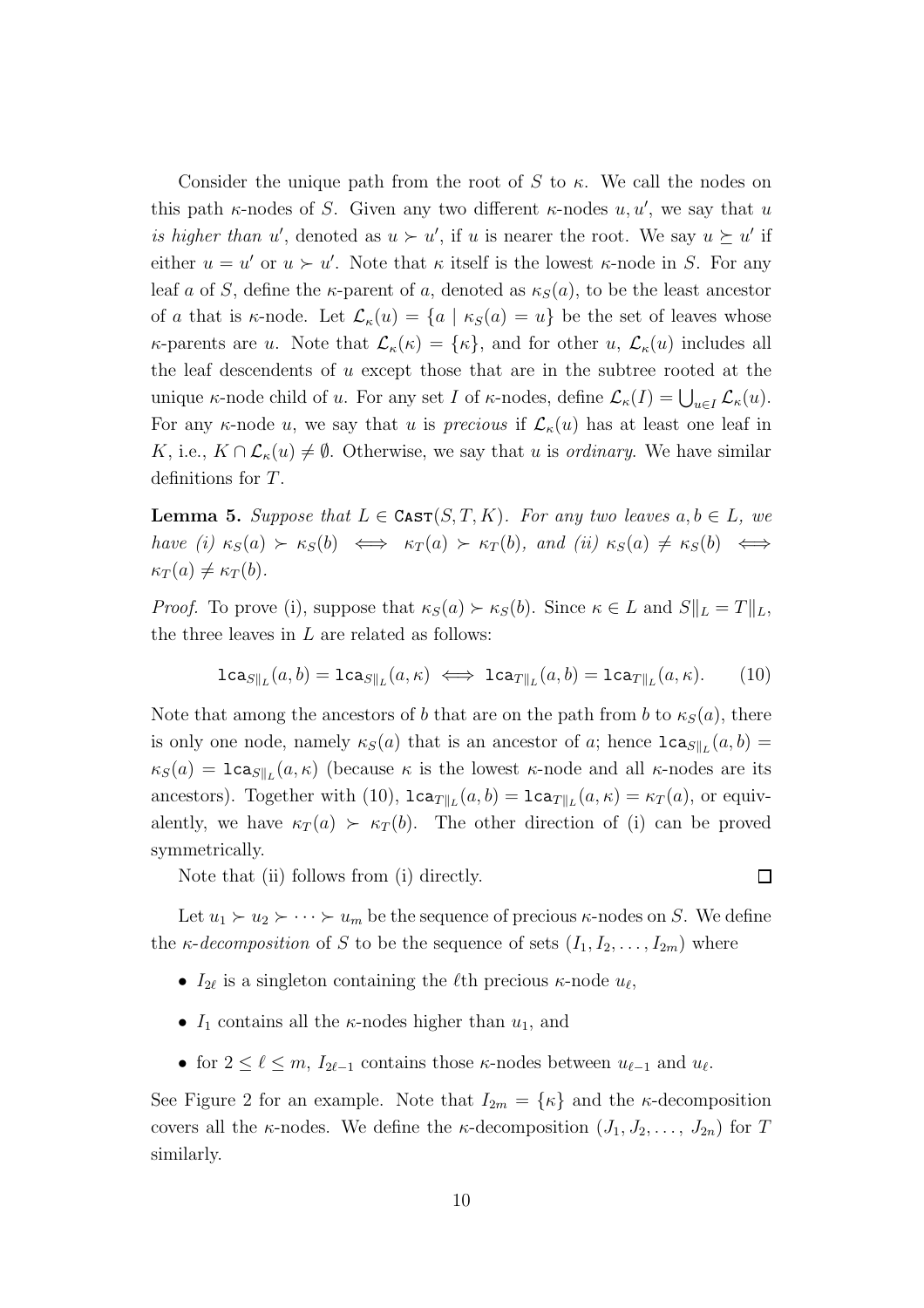

Figure 2: The  $\kappa$ -decomposition of S

Recall that we assume  $S||_K = T||_K$  and hence  $\text{CAST}(S, T, K)$  is not empty. In the rest of the section, we study the structure of any  $L \in \text{CAST}(S, T, K)$ according the  $\kappa$ -decompositions  $(I_1, I_2, \ldots, I_{2m})$  and  $(J_1, J_2, \ldots, J_{2n})$  of S and T, respectively. The following lemma shows that the two lists have the same length, i.e.,  $m = n$ , and there is a one-one correspondence between the sets in the lists.

Lemma 6. Given any  $L \in \text{CAST}(S, T, K)$ ,  $L \cap \mathcal{L}_{\kappa}(I_{\ell}) = L \cap \mathcal{L}_{\kappa}(J_{\ell})$  for  $1 \leq \ell \leq$ 2*m.* Furthermore,  $m = n$ .

*Proof.* We claim that for every  $1 \leq \ell \leq \min\{m, n\}$ , a leaf  $a \in L$  is in  $\mathcal{L}_{\kappa}(I_{\ell})$  if and only if a is in  $\mathcal{L}_{\kappa}(J_{\ell})$ . This implies  $L \cap \mathcal{L}_{\kappa}(I_{\ell}) = L \cap \mathcal{L}_{\kappa}(J_{\ell})$  for  $1 \leq \ell \leq$  $\min\{m, n\}$ . Together with the fact that  $\mathcal{L}_{\kappa}(I_{2m}) = \mathcal{L}_{\kappa}(J_{2n}) = \{\kappa\}$ , we conclude  $m = n$  and the lemma follows.

We prove our claim by induction. Note that by symmetry, we only need to prove that if a leaf  $a \in L$  is in  $\mathcal{L}_{\kappa}(I_{\ell})$ , then a is in  $\mathcal{L}_{\kappa}(J_{\ell})$ . For the base case, suppose to the contrary that L has a leaf a in  $\mathcal{L}_{\kappa}(I_1)$  but not in  $\mathcal{L}_{\kappa}(J_1)$ . Recall that  $J_2$  has only one element, which is a precious  $\kappa$ -node v. It follows that  $\mathcal{L}_{\kappa}(J_2)$  has a leaf  $b \in K \subseteq L$ , and  $\kappa_T(b) = v \succeq \kappa_T(a)$  (because  $a \notin \mathcal{L}_{\kappa}(J_1)$ ). On the other hand, by definition,  $\mathcal{L}_{\kappa}(I_1)$  contains no leaf in K and thus  $b \notin \mathcal{L}_{\kappa}(I_1)$ and  $\kappa_S(a) \succ \kappa_S(b)$ . Note that the  $\kappa$ -parent of the two leaves  $a, b \in L$  have different relationships in S and T. By Lemma 5,  $S||_L \neq T||_L$ , a contradiction. Thus, the claim is true for  $\ell = 1$ .

Suppose that the claim is true for  $1, 2, \ldots, \ell - 1$  and we consider  $\ell$ . Assume that L has a leaf a in  $\mathcal{L}_{\kappa}(I_{\ell})$  but not in  $\mathcal{L}_{\kappa}(J_{\ell})$ . Note that if  $\ell$  is odd, the assumption will lead us to the contradictory conclusion that  $S\|_L \neq T\|_L$  as in the base case  $\ell = 1$ . Suppose that  $\ell$  is even. Then,  $J_{\ell}$  has a single precious  $\kappa$ node v, and there is a leaf  $b \in K \subseteq L$  that is in  $\mathcal{L}_{\kappa}(J_{\ell})$ . Together with induction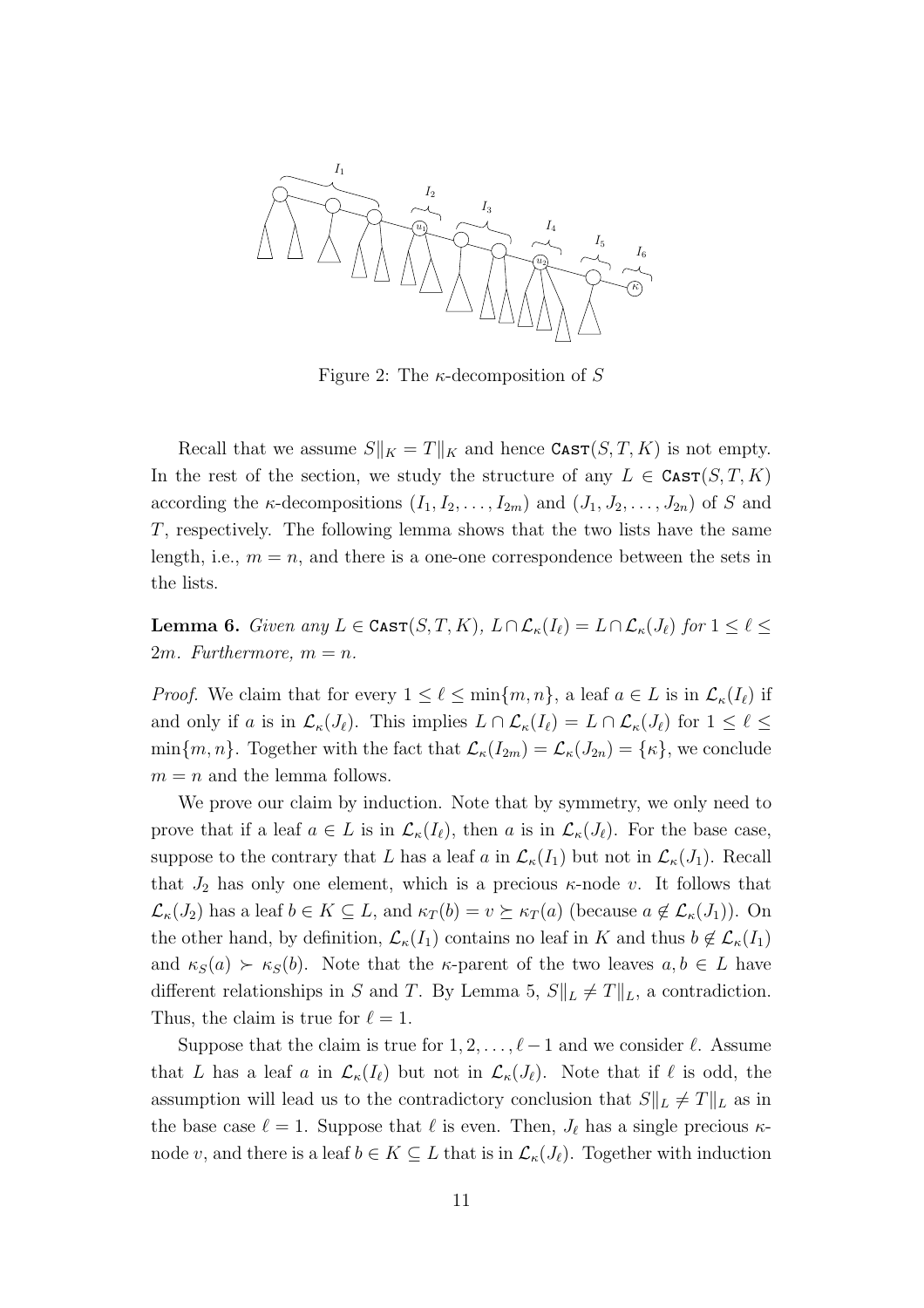hypothesis that  $L \cap \mathcal{L}_{\kappa}(I_k) = L \cap \mathcal{L}(J_k)$  for  $1 \leq k \leq \ell - 1$ , we conclude that (i)  $a \in \mathcal{L}_{\kappa}(I_{\ell})$  and  $a \in \mathcal{L}_{\kappa}(J_p)$  for some  $p > \ell$ , and (ii)  $b \in \mathcal{L}_{\kappa}(J_{\ell})$  and  $b \in \mathcal{L}_{\kappa}(I_q)$ for some  $q \geq \ell$ . Therefore,  $\kappa_S(a) \succeq \kappa_S(b)$  and  $\kappa_T(b) \succ \kappa_T(a)$ , and by Lemma 5,  $S\|_{L} \neq T\|_{L}$ , a contradiction. Thus the claim is also true for  $\ell$ .  $\Box$ 

Corollary 7. Suppose that  $L \in \text{CAST}(S, T, K)$ . For any two leaves  $a, b \in L$ , if  $a \in \mathcal{L}_{\kappa}(I_p)$  and  $b \in \mathcal{L}_{\kappa}(I_q)$  where  $p < q$  then

- (i)  $\kappa_S(a) \succ \kappa_S(b)$  and  $lca_S(a, b) = \kappa_S(a)$ , and
- (ii)  $\kappa_T(a) > \kappa_T(b)$  and  $lca_T(a, b) = \kappa_T(a)$ .

*Proof.* (i) follows directly from definition. From Lemma 6, we have  $L \cap \mathcal{L}_{\kappa}(I_p) =$  $L \cap \mathcal{L}_{\kappa}(J_p)$  and  $L \cap \mathcal{L}_{\kappa}(I_q) = L \cap \mathcal{L}_{\kappa}(J_q)$ . Hence,  $a \in \mathcal{L}_{\kappa}(J_p)$  and  $b \in \mathcal{L}_{\kappa}(J_q)$ and we have (ii).  $\Box$ 

Below, we give some structure properties that are similar to those given in Lemma 3 and Theorem 4. First, we need to extend the leaf sets of the  $\kappa$ -decomposition as follows: for  $1 \leq \ell \leq 2m$ , let  $\bar{\mathcal{L}}_{\kappa}(I_{\ell}) = \mathcal{L}_{\kappa}(I_{\ell}) \cup \{\kappa\}$  and  $\bar{\mathcal{L}}_{\kappa}(J_{\ell}) = \mathcal{L}_{\kappa}(J_{\ell}) \cup \{\kappa\}.$  Note that  $K \in \text{CAST}(S,T,K)$  and by Lemma 6, we have  $K \cap \mathcal{L}_{\kappa}(I_{\ell}) = K \cap \mathcal{L}_{\kappa}(J_{\ell})$ , and hence  $K \cap \bar{\mathcal{L}}_{\kappa}(I_{\ell}) = K \cap \bar{\mathcal{L}}_{\kappa}(J_{\ell})$  for  $1 \leq \ell \leq 2m$ . It follows that  $\text{CAST}(S||_{\bar{\mathcal{L}}_{\kappa}(I_{\ell})}, T||_{\bar{\mathcal{L}}_{\kappa}(J_{\ell})}, K \cap \bar{\mathcal{L}}_{\kappa}(I_{\ell}))$  is not empty.

**Lemma 8.** Suppose that  $L \in \text{CAST}(S, T, K)$ . For  $1 \leq \ell \leq 2m$ , the set  $L_{\ell} =$  $L \cap \overline{\mathcal{L}}_{\kappa}(I_{\ell})$  is in  $\textsf{Cast}(S\Vert_{\overline{\mathcal{L}}_{\kappa}(I_{\ell})}, T\Vert_{\overline{\mathcal{L}}_{\kappa}(J_{\ell})}, K \cap \overline{\mathcal{L}}_{\kappa}(I_{\ell})).$ 

*Proof.* Obviously  $K \cap \overline{\mathcal{L}}_{\kappa}(I_{\ell}) \subseteq L_{\ell}$ . Below, we show that  $(S||_{\overline{\mathcal{L}}_{\kappa}(I_{\ell})})||_{L_{\ell}} =$  $(T\|_{\bar{\mathcal{L}}_{\kappa}(J_{\ell})})\|_{L_{\ell}}$  and the lemma follows.

By Lemma 6, we have  $L \cap \mathcal{L}_{\kappa}(I_{\ell}) = L \cap \mathcal{L}_{\kappa}(J_{\ell})$  and hence  $L \cap \bar{\mathcal{L}}_{\kappa}(I_{\ell}) =$  $L \cap \overline{\mathcal{L}}_{\kappa}(J_{\ell})$ . Therefore,  $L_{\ell} = L \cap \overline{\mathcal{L}}_{\kappa}(I_{\ell}) = L \cap \overline{\mathcal{L}}_{\kappa}(J_{\ell})$  and  $(S||_{\overline{\mathcal{L}}_{\kappa}(I_{\ell})})||_{L_{\ell}} = S||_{L_{\ell}}$ and  $(T\|_{\bar{\mathcal{L}}_{\kappa}(J_{\ell})})\|_{L_{\ell}} = T\|_{L_{\ell}}$ . As in the proof of Lemma 3, we have, for any three leaves  $a, b, c \in L_{\ell}$ ,

$$
\begin{aligned}\n\texttt{lca}_{(S\|_{\bar{\mathcal{L}}_{\kappa}(I_{\ell})})\|_{L_{\ell}}}(a,b) &= \texttt{lca}_{(S\|_{\bar{\mathcal{L}}_{\kappa}(I_{\ell})})\|_{L_{\ell}}}(a,c) \iff \texttt{lca}_{S\|_{L_{\ell}}}(a,b) = \texttt{lca}_{S\|_{L_{\ell}}}(a,c) \\
&\iff \texttt{lca}_{S\|_{L}}(a,b) = \texttt{lca}_{S\|_{L}}(a,c) \iff \texttt{lca}_{T\|_{L}}(a,b) = \texttt{lca}_{T\|_{L}}(a,c) \iff \texttt{lca}_{T\|_{L_{\ell}}}(a,b) = \texttt{lca}_{T\|_{L_{\ell}}}(a,c) \iff \texttt{lca}_{T\|_{\bar{\mathcal{L}}_{\kappa}(J_{\ell})}\|_{L_{\ell}}}(a,b) = \texttt{lca}_{T\|_{\bar{\mathcal{L}}_{\kappa}(J_{\ell})}\|_{L_{\ell}}}(a,c), \\
\text{and by Lemma 1, } (S\|_{\bar{\mathcal{L}}_{\kappa}(I_{\ell})})\|_{L_{\ell}} &= (T\|_{\bar{\mathcal{L}}_{\kappa}(J_{\ell})})\|_{L_{\ell}}.\n\end{aligned}
$$

The next theorem is similar to Theorem 4; it suggests a divide-and-conquer approach to find the maximum agreement leaf subset.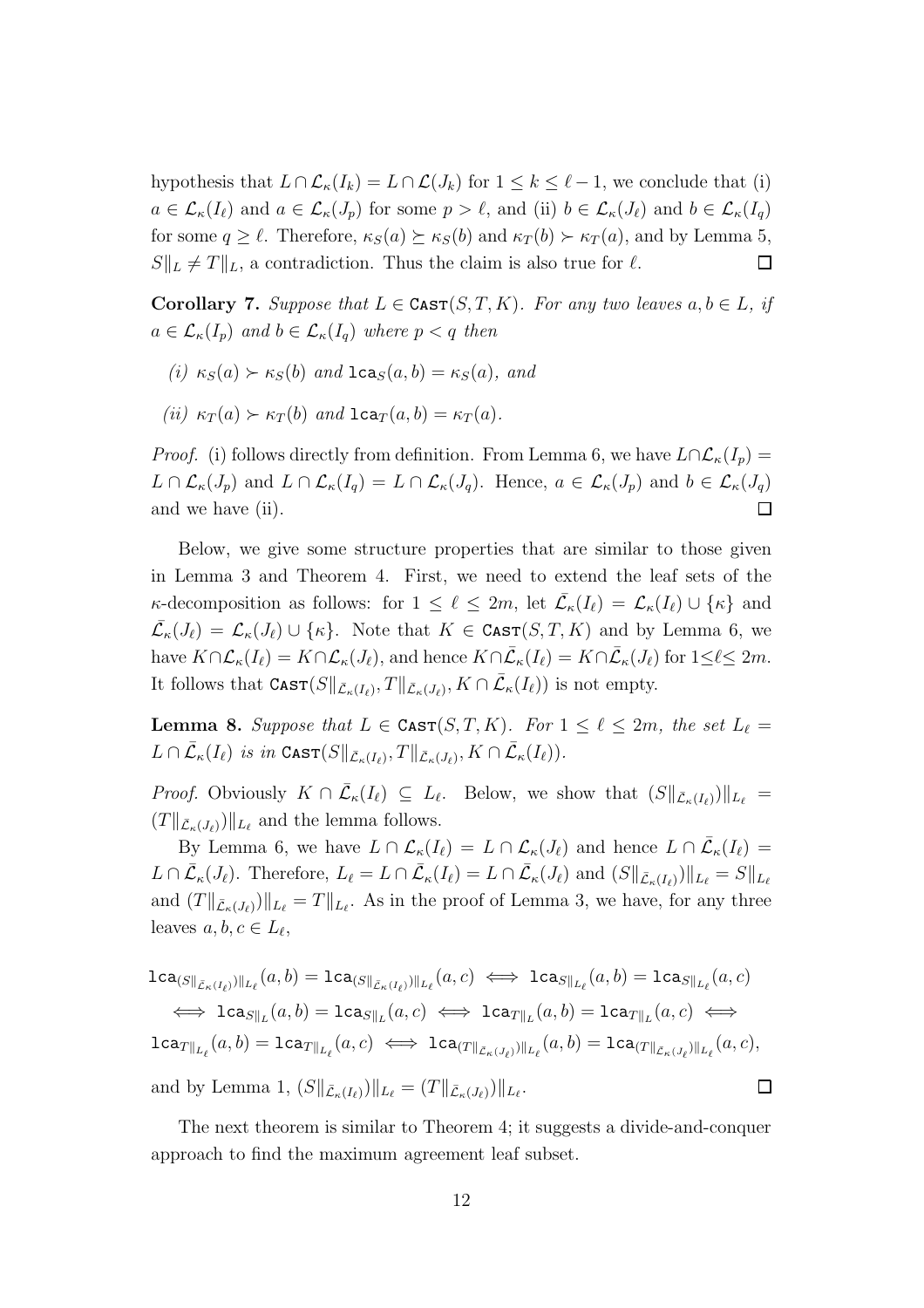**Theorem 9.** For  $1 \leq \ell \leq 2m$ , let  $H_{\ell} \in \text{McAST}(S||_{\bar{\mathcal{L}}_{\kappa}(I_{\ell})}, T||_{\bar{\mathcal{L}}_{\kappa}(J_{\ell})}, K \cap \bar{\mathcal{L}}_{\kappa}(I_{\ell}))$ . Then,  $H = \bigcup_{1 \leq \ell \leq 2m} H_{\ell}$  is in  $M\text{CAST}(S, T, K)$ .

*Proof.* Note that  $K = \bigcup_{1 \leq \ell \leq 2m} K \cap \overline{\mathcal{L}}_{\kappa}(I_{\ell}) \subseteq \bigcup_{1 \leq \ell \leq 2m} H_{\ell} = H$ . Below, we show that  $S||_H = T||_H$ , and hence  $H \in \text{CAST}(S, T, K)$ . By Lemma 1, it suffices to prove that for any three leaves  $a, b, c \in H$ , we have

$$
\mathtt{lca}_{S\parallel_H}(a,b)=\mathtt{lca}_{S\parallel_H}(a,c)\iff \mathtt{lca}_{T\parallel_H}(a,b)=\mathtt{lca}_{T\parallel_H}(a,c)\qquad (11)
$$

Note that if  $a, b, c$  are all in the same leaf set  $H_{\ell}$ , then,

$$
\begin{aligned} \texttt{lca}_{S\parallel_H}(a,b)=\texttt{lca}_{S\parallel_H}(a,c) &\iff \texttt{lca}_{S\parallel_{H_\ell}}(a,b)=\texttt{lca}_{S\parallel_{H_\ell}}(a,c) \\ &\iff \texttt{lca}_{T\parallel_{H_\ell}}(a,b)=\texttt{lca}_{T\parallel_{H_\ell}}(a,c) &\iff \texttt{lca}_{T\parallel_H}(a,b)=\texttt{lca}_{T\parallel_H}(a,c), \end{aligned}
$$

and we have  $(11)$ . Suppose that  $a, b, c$  are not in the same leaf set. Then, either a, b or a, c, say a, b are in different leaf sets. Suppose  $a \in H_p$  and  $b \in H_q$ . Note that  $\kappa$  is in all the leaf sets because  $\kappa \in K \cap \overline{\mathcal{L}}_{\kappa}(I_{\ell}) \subseteq H_{\ell}$  for  $1 \leq \ell \leq 2m$ ; hence a and b cannot be  $\kappa$ . We consider two cases.

**Case 1:**  $p < q$ . Since  $a \in H_p \subseteq \overline{\mathcal{L}}_{\kappa}(I_p)$ ,  $b \in H_q \subseteq \overline{\mathcal{L}}_{\kappa}(I_q)$  and  $a, b$  are not  $\kappa$ , we conclude that  $a \in \mathcal{L}_{\kappa}(I_p)$  and  $b \in \mathcal{L}_{\kappa}(I_q)$ . Together with  $p < q$ , we have  $lca_{S||_H}(a, b) = \kappa_S(a)$  and  $lca_{T||_H}(a, b) = \kappa_T(a)$  (Corollary 7). To prove (11), it suffices to show that

$$
\text{lca}_{S||_H}(a,c) = \kappa_S(a) \iff \text{lca}_{T||_H}(a,c) = \kappa_T(a). \tag{12}
$$

Suppose that a, c are in the same leaf set, i.e.,  $a, c \in H_p$ . Since  $\kappa \in H_p$  and  $S||_{H_p} = T||_{H_p}$ , the three leaves  $a, c, \kappa$  are related by  $lca_{S||_{H_p}}(a, c) = lca_{S||_{H_p}}(a, \kappa)$  $=\kappa_S(a) \iff \texttt{lca}_{T\|_{H_p}}(a,c) = \texttt{lca}_{T\|_{H_p}}(a,\kappa) = \kappa_T(a)$ . Then, we have (12) because  $lca_{S\Vert H}(a,c) = 1ca_{S\Vert_{H_p}}(a,c)$  and  $lca_{T\Vert_H}(a,c) = 1ca_{T\Vert_{H_p}}(a,c)$ .

Suppose that a, c are in the different leaf sets and let  $c \in H_g \subseteq \overline{\mathcal{L}}_{\kappa}(I_g)$ . Again, c cannot be  $\kappa$  and thus  $c \in \mathcal{L}_{\kappa}(I_q)$ . From Corollary 7, if  $g > p$ , then  $lca_{S||_H}(a,c) = \kappa_S(a)$  and  $lca_{T||_H}(a,c) = \kappa_T(a)$ ; and if  $g < p$ , then  $lca_{S||_H}(a,c)$  $= \kappa_S(c) \neq \kappa_S(a)$  and  $lca_{T||_H}(a, c) = \kappa_T(c) \neq \kappa_T(a)$ . Therefore, regardless of where c is, we have  $(12)$ , and hence  $(11)$ .

**Case 2:**  $p > q$ . Similar to Case 1, we have  $lca_{S||H}(a, b) = \kappa_S(b)$  and  $lca_{T||H}(a, b)$  $=\kappa_T(b)$ . To prove (11), it suffices to prove that

$$
\text{lca}_{S||_H}(a,c) = \kappa_S(b) \iff \text{lca}_{T||_H}(a,c) = \kappa_T(b). \tag{13}
$$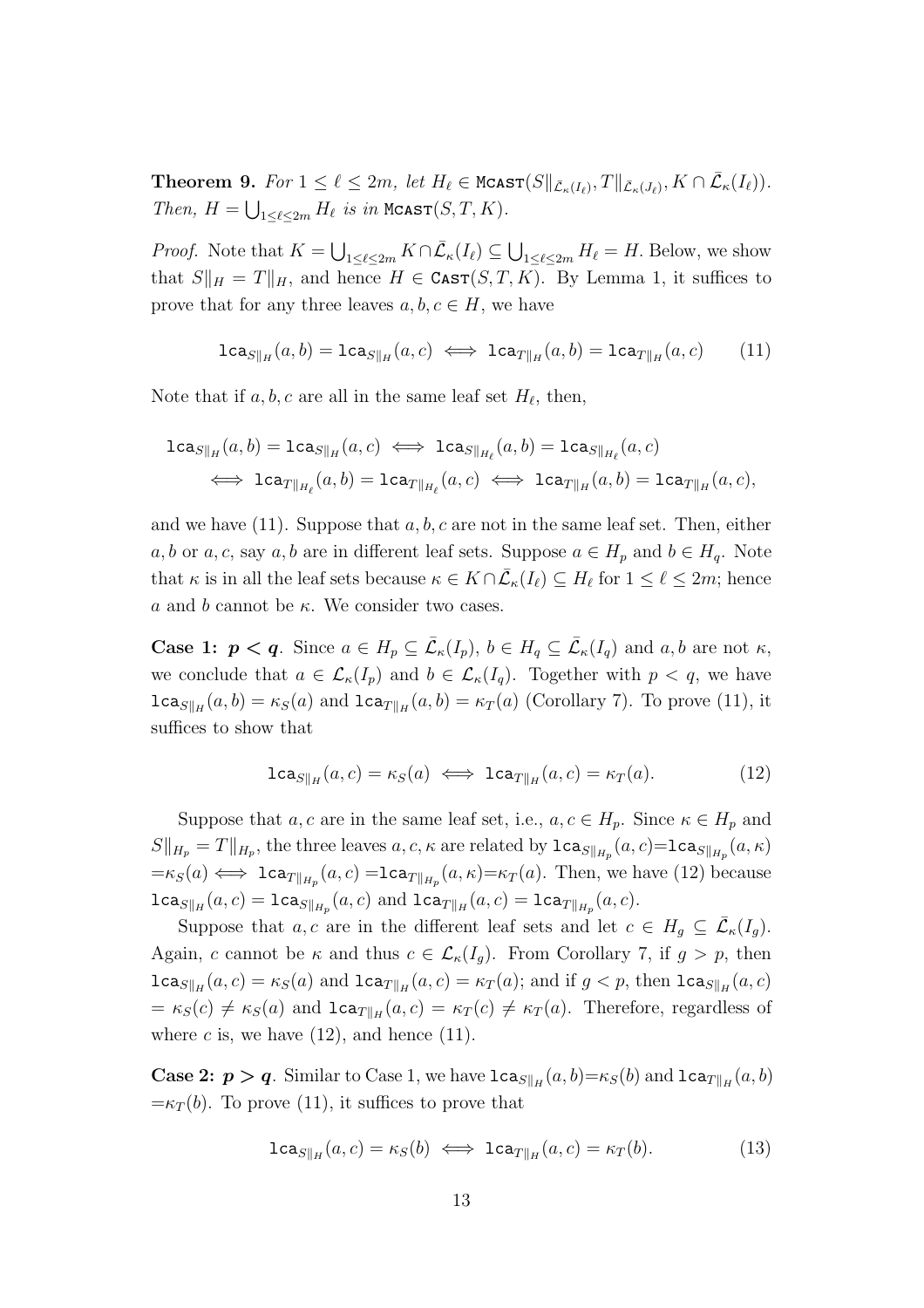Suppose  $c \notin H_q$ . Then neither a nor c are in  $\mathcal{L}_{\kappa}(I_q)$  and thus their least common ancestor in S and T are not in  $I_q$  and  $J_q$ , respectively. Since  $b \in \mathcal{L}_{\kappa}(I_q)$ ,  $\kappa_S(b)$  and  $\kappa_T(b)$  are in  $I_q$  and  $J_q$  respectively. Hence,  $lca_{S||_H}(a, c) \neq \kappa_S(b)$  and  $lca_{T\|_H}(a, c) \neq \kappa_T(b)$  and we have (13).

Suppose  $c \in H_q$ . Since  $b, c, \kappa \in H_q$  and  $S||_{H_q} = T||_{H_q}$ , the three leaves are related by  $lca_{S||_H}(c, \kappa) = lca_{S||_H}(b, \kappa) \iff lca_{T||_H}(c, \kappa) = lca_{T||_H}(b, \kappa)$ , or equivalently,

$$
\kappa_S(c) = \kappa_S(b) \iff \kappa_T(c) = \kappa_T(b). \tag{14}
$$

Since  $p > q$ , we have  $lca_{S||H}(a, c) = \kappa_S(c)$  and  $lca_{T||H}(a, c) = \kappa_T(c)$ . Together with  $(14)$ , we have  $(13)$  and hence  $(11)$ .

In both cases, we have (11) and hence  $S||_H = T||_H$  and  $H \in \text{CAST}(S, T, K)$ . Together with Lemma 8, we can prove easily that  $H \in \text{McAST}(S, T, K)$  as in the proof of Theorem 4.  $\Box$ 

#### 5 The Reduction

In this section, we describe an  $O(n)$ -time reduction for finding a maximum constrained agreement subtree of S and T with respect to K where  $n = |S|+|T|$ . To efficiently apply the decomposition theorems shown in the previous sections, the subtrees of internal nodes have to be ordered in the same way in  $S$  and  $T$ , that is sorted according to some common measure. Without loss of generality, we assume that the set of leaves are totally ordered. For every internal node u, define  $cl(u)$ , the *classifying leaf* of u, to be the smallest leaf descendent of u that is in  $K$ ; if u has no such leaf, the classifying leaf of u is defined to be  $-\infty$ . For simplicity, we let  $cl(\ell) = \ell$  for every leaf  $\ell \in K$ . Let  $C(u)$  be the set of classifying leaves of the children of  $u$ .

**Lemma 10.** The sets  $C(u)$  of classifying leaves can be obtained sorted for every internal node u of S and T in  $O(n)$  total time.

*Proof.* We consider this computation in the tree  $S$ , the case of  $T$  is done similarly. By performing a depth first search on S, we can decide in  $O(|S|)$  time the classifying leaf  $cl(u)$  of every node u. Then, we associate with every node  $u \in S$  a list  $L(u)$ , which is empty initially, and will be equal to the sorted list of  $C(u)$  eventually.

To fill up these lists correctly and efficiently, we pick the leaves  $\ell \in \mathcal{L}(S)$ one by one, from the smallest to the largest, every time appending  $\ell$  to the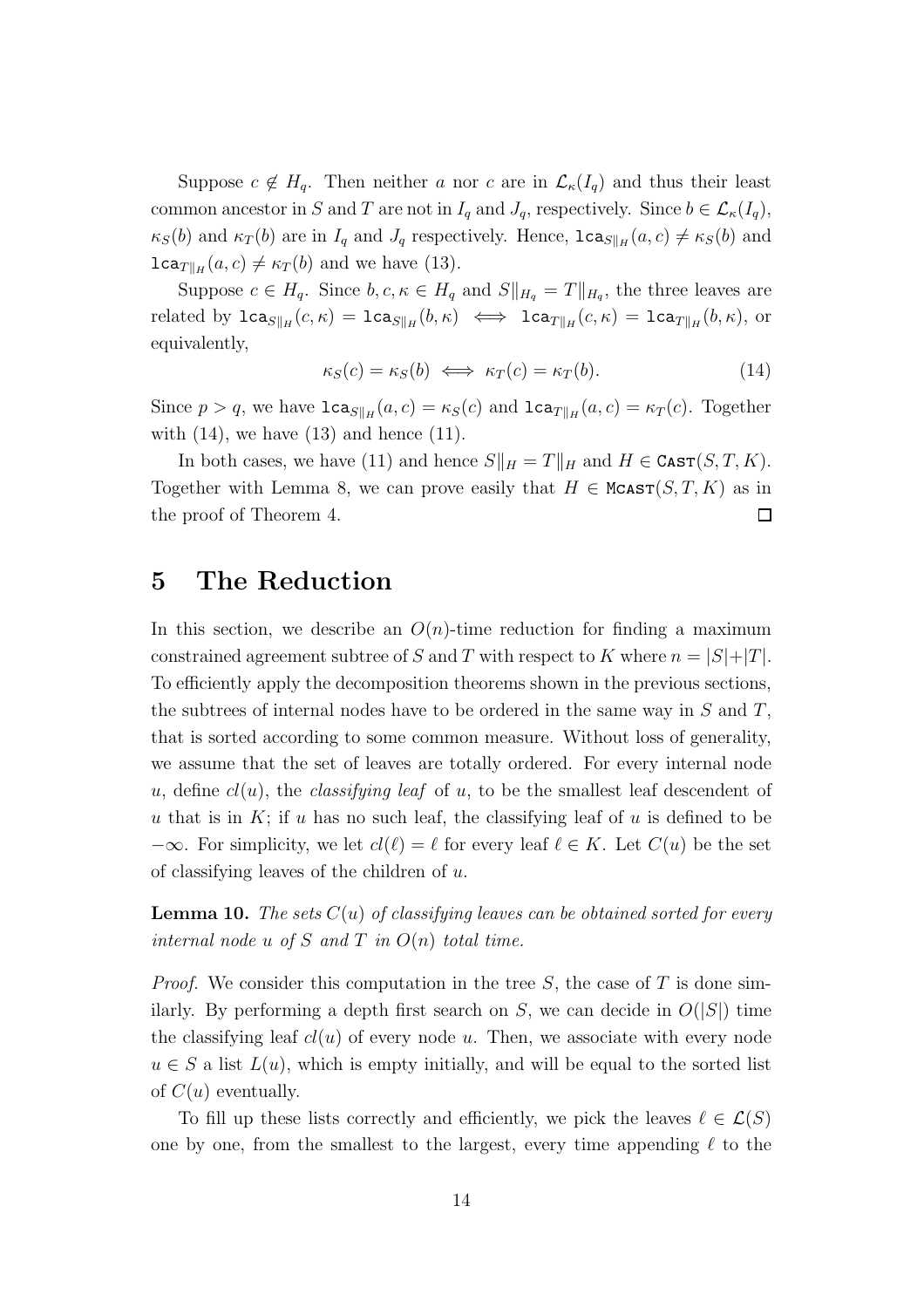correct  $L(u)$ 's. Observe that  $\ell$  can only be in those lists  $L(u)$  where u is along the path from  $\ell$  to the root and for any node u along this path,  $\ell \in C(u)$  if and only if  $\ell$  is the classifying leaf of some child of u. Hence, we "push"  $\ell$  along this path as follows: Starting from the node v equal to the leaf  $\ell$ ,

- If  $\ell = cl(v)$ , then push  $\ell$  upward to its parent u and append  $\ell$  at the end of  $L(u)$ .
- If  $\ell \neq cl(v)$ , then stop pushing  $\ell$ . (Note that in this case,  $\ell \notin C(u)$  for the ancestor nodes  $u$  of  $v$ .)

Note that for every node  $u \in S$ ,  $L(u)$  will eventually include all elements in  $C(u)$ , and they will be in order because a smaller leaf will always be inserted before a larger leaf. To see that the whole process takes linear time, observe that for every edge  $(u, v)$  of S where u is a parent of v, only the leaf  $cl(v)$  can be pushed along  $(u, v)$ .  $\Box$ 

Below, we explain how to use these sorted  $C(u)$ 's and apply the results of the previous sections to find MCAST of  $S$  and  $T$  with respect to  $K$ .

We pick arbitrarily a leaf  $\kappa$  in K.

- If  $\kappa$  is a shallow leaf, then by Theorem 4, we can reduce the problem of MCAST $(S, T, K)$  to the subproblems MCAST $(S_0, T_0, K \cap \mathcal{L}(S_0)), \ldots$ , MCAST(  $S_{m-1}, T_{m-1}, K \cap \mathcal{L}(T_{m-1})$ . Note that by comparing the sorted  $C(r_S)$  and  $C(r_T)$  of the roots  $r_S$  and  $r_T$ , we can identify the  $S_i$ 's and  $T_i$ 's.
- If  $\kappa$  is not a shallow leaf, then by Theorem 9, we can reduce the problem to the subproblems  $\texttt{Mcast}(S \|_{\mathcal{L}_{\kappa'}(I_{\ell})}, T \|_{\mathcal{L}_{\kappa'}(J_{\ell})}, K \cap \mathcal{L}_{\kappa'}(I_{\ell}))$   $(1 \leq \ell \leq 2m)$ . Note that by comparing the sorted  $C(u)$  of those nodes along the paths from  $\kappa$  to the root of S and T, we can identify the  $S\|_{\mathcal{L}_{\kappa'}(I_{\ell})}$  and  $T\|_{\mathcal{L}_{\kappa'}(J_{\ell})}$ for  $1 \leq \ell \leq 2m$ .

Observe that any two of the above subproblems share only one leaf, namely  $\kappa$ . For those subproblems with more than one leaf in K, we can recursively apply Theorems 4 and 9 to further divide them until we come up with only subproblems with only one leaf in  $K$ . It should be clear that the whole process takes  $O(n)$  time. Together with the  $O(n)$  time needed for sorting the  $C(u)$ 's, we can reduce the MCAST problem to the MAST problem in  $O(n)$  time. Then, we have the following theorem.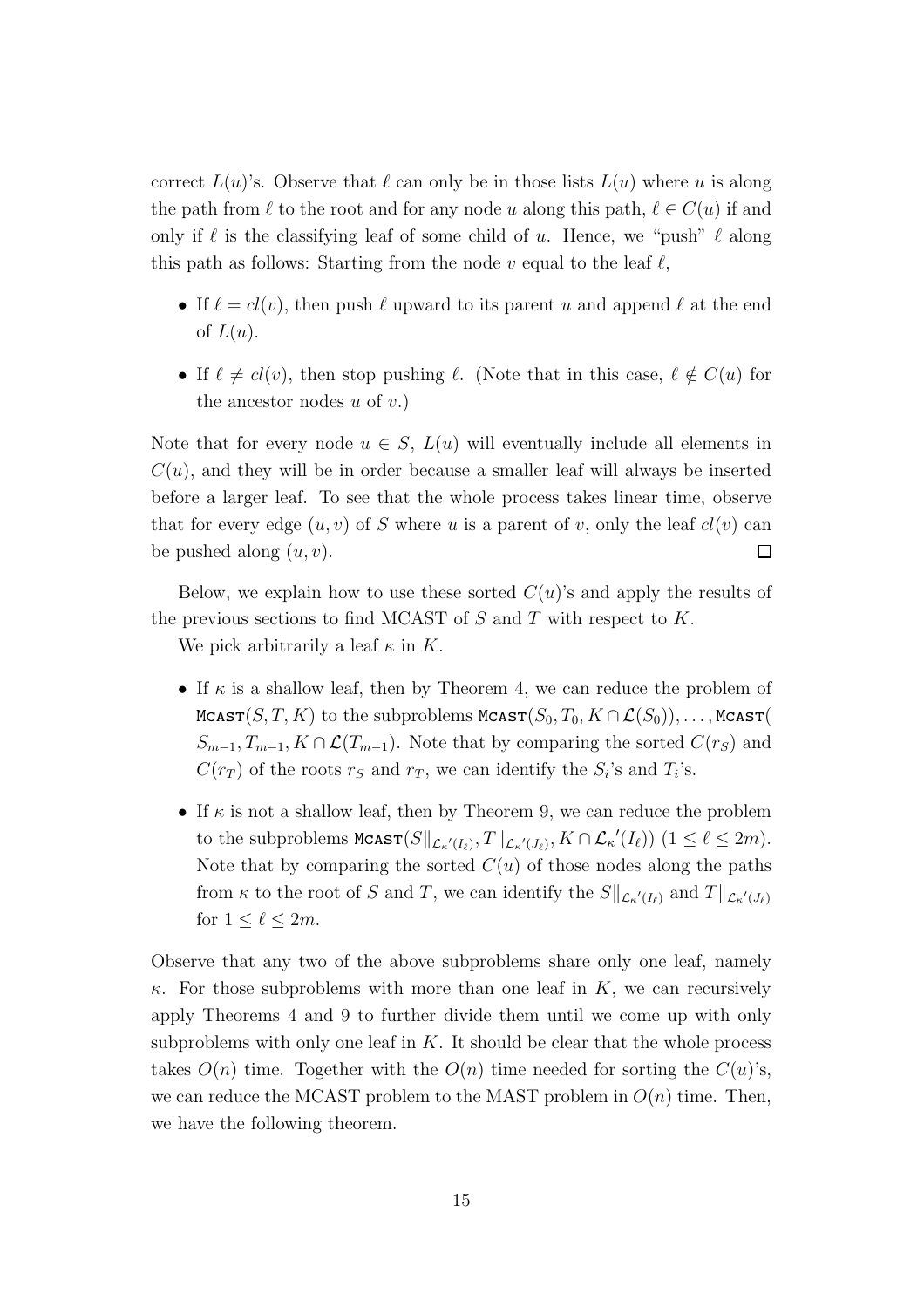**Theorem 11.** Consider any labeled trees S, T and K. Suppose that  $S||_K =$  $T\|_K$ . Let n be the total number of leaves of S and T. Then, using  $O(n)$  time, we can find subtrees  $S_1, S_2, \ldots, S_m$  of S,  $T_1, T_2, \ldots, T_m$  of T such that

- 1. given any  $H_i \in \text{McAST}(S_i, T_i, K \cap \mathcal{L}(S_i))$  for  $1 \leq i \leq m$ , we have  $(\bigcup_{1 \leq i \leq m} H_i) \in$  $M$ CAST $(S, T, K);$
- 2.  $P_i = K \cap \mathcal{L}(S_i)$  has only one leaf; and
- 3. all the  $S_i$ 's, as well as all the  $T_i$ 's, have at most one leaf in common and hence  $\sum_{1 \leq i \leq m} |S_i| \leq 2|S|$  and  $\sum_{1 \leq i \leq m} |T_i| \leq 2|T|$ .

# References

- [1] K. Amenta and F. Clarke. A linear-time majority tree algorithm. In Proceedings of the 3rd International Workshop on Algorithms in Bioinformatics, pages 216–227, 2003.
- [2] T.Y. Berger-Wolf. Online consensus and agreement of phylogenetic trees. In Proceedings of the 4th International Workshop on Algorithms in Bioinformatics, pages 350–361, 2004.
- [3] R. Cole, M. Farach, R. Hariharan, T. Przytycka, and M. Thorup. An  $O(n \log n)$  algorithm for the maximum agreement subtree problem for binary trees. *SIAM Journal on Computing*, 30(5):1385–1404, 2000.
- [4] S. Dong and E. Kraemer. Calculation, visualization and manipulation of MASTs (maximum agreement subtrees). In Proceedings of the IEEE Computational Systems Bioinformatics Conference, pages 1–10, 2004.
- [5] M. Farach and M. Thorup. Optimal evolutionary tree comparison by sparse dynamic programming. In Proceedings of the 35th Annual IEEE Symposium on Foundations of Computer Science, pages 770–779, 1994.
- [6] M. Farach and M. Thorup. Fast comparison of evolutionary trees. In Proceedings of the 5th Annual ACM-SIAM Symposium on Discrete Algorithms, pages 481–488, 1995.
- [7] G.H. Hardy, J.E. Littlewood, and G. Pólya. *Inequalities.* Cambridge, 1952.